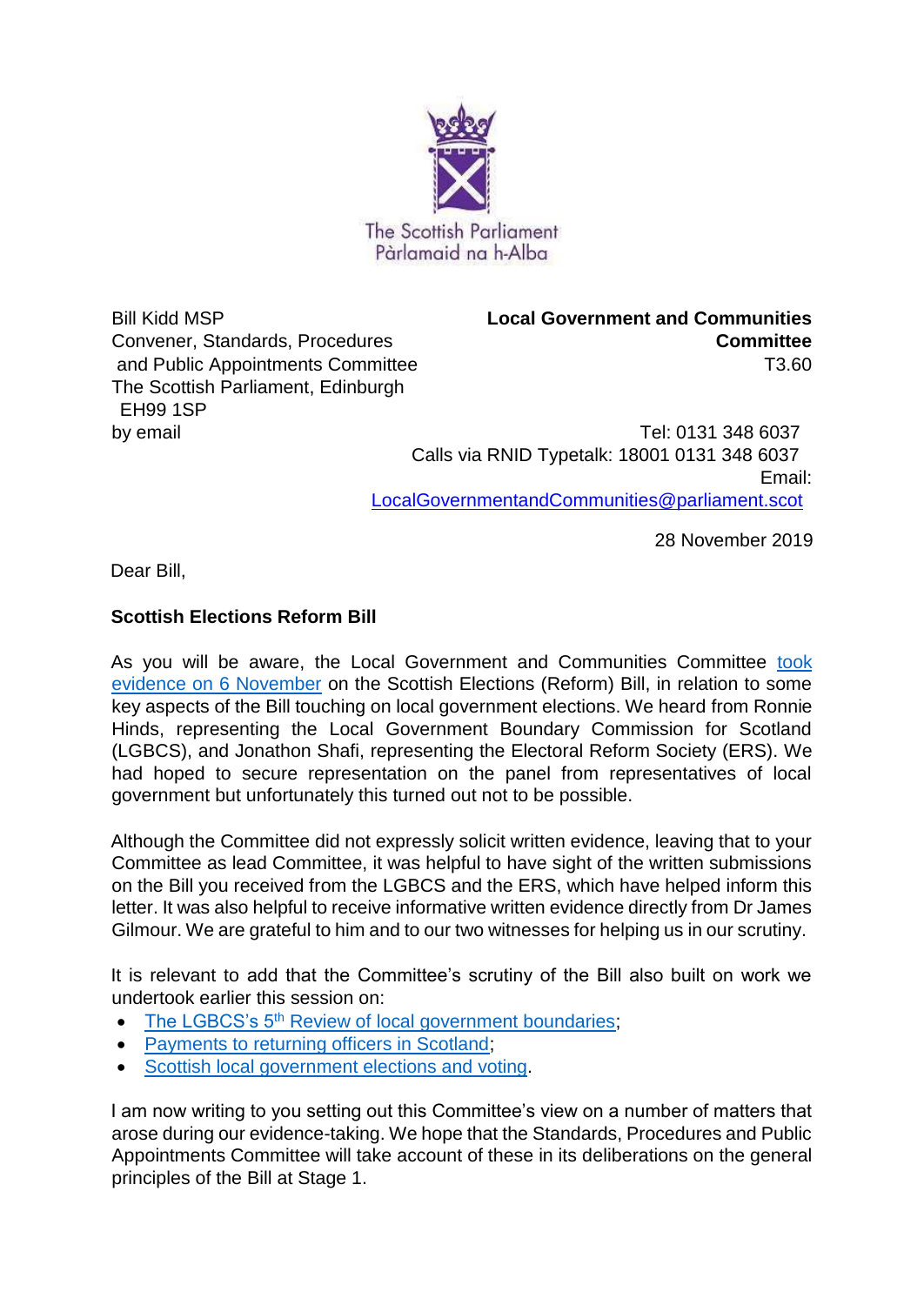## **Overall scope and ambition of the Bill**

The Committee recognises that the Bill is the result of several years of research and consultation with the aim of modernising various aspects of electoral law, including local government electoral law. We expect that many of the changes in the Bill will be widely welcomed.

However, the Committee consider the Bill and the consultation that has preceded it, to have been something of a missed opportunity. Two decades have passed since the Scottish Parliament was reinstituted, establishing a new relationship between the Scottish Government and Parliament on the one hand and local government on the other. It has also been 15 years since the passing of the Local Governance (Scotland) Act 2004, which introduced multi-member wards and the single transferrable vote to Scottish local government. It is widely agreed that this has delivered far greater proportionality in election results, helping end effective "one-party rule" in some parts of Scotland, and this might be considered a public good in itself. This does not mean that the system that replaced it should be assumed to be optimal. As Ronnie Hinds told us, when the new system was being introduced, "there was talk about reviewing it after it had been in place for a while. We cannot find any evidence of that having been done".<sup>1</sup>

The Committee would have welcomed there being, prior to the introduction of the Bill, a comprehensive audit of the system of multi-member wards for Scottish local government and associated matters, taking account of issues such as:

- Whether the public feel better represented under the post-2004 multi-member ward electoral system than the previous one and the practical consequences; for the public and for councillors themselves, of having more than one councillor per ward;
- Whether the current STV system has enhanced electoral choice and competition or reduced it. Committee Members are aware of instances under the current system where the number of candidates put forward by parties in a ward barely exceeds the number of available seats, if at all. This indicates that, in some cases, the system is being manipulated by parties (entirely legitimately) in a way that in effect inhibits substantial electoral competition. It would have been useful to have taken the opportunity to consider how this could be addressed;
- Related to this, the extent, if any, to which elements in the current system may lead to unintended outcomes. For instance, it is widely perceived that the current system of listing candidates alphabetically arbitrarily skews results in favour of people who happen to come higher on the list. Whilst evidence to us has noted that no system will ever be perfect, we consider that the Bill affords an opportunity to reconsider this issue and possible alternative approaches;
- Evidence and views on the extent to which the switch to a more proportional system has actually driven better local governance, including better decisionmaking processes, better policy choices and more effective engagement with communities;
- Whether the current councillor citizen ratio is optimal. In this connection, the Committee notes the evidence to us from the ERS that, in an international context, the number of councillors in Scotland is unusually low;

l

<sup>1</sup> Official Report, 6 November, col. 6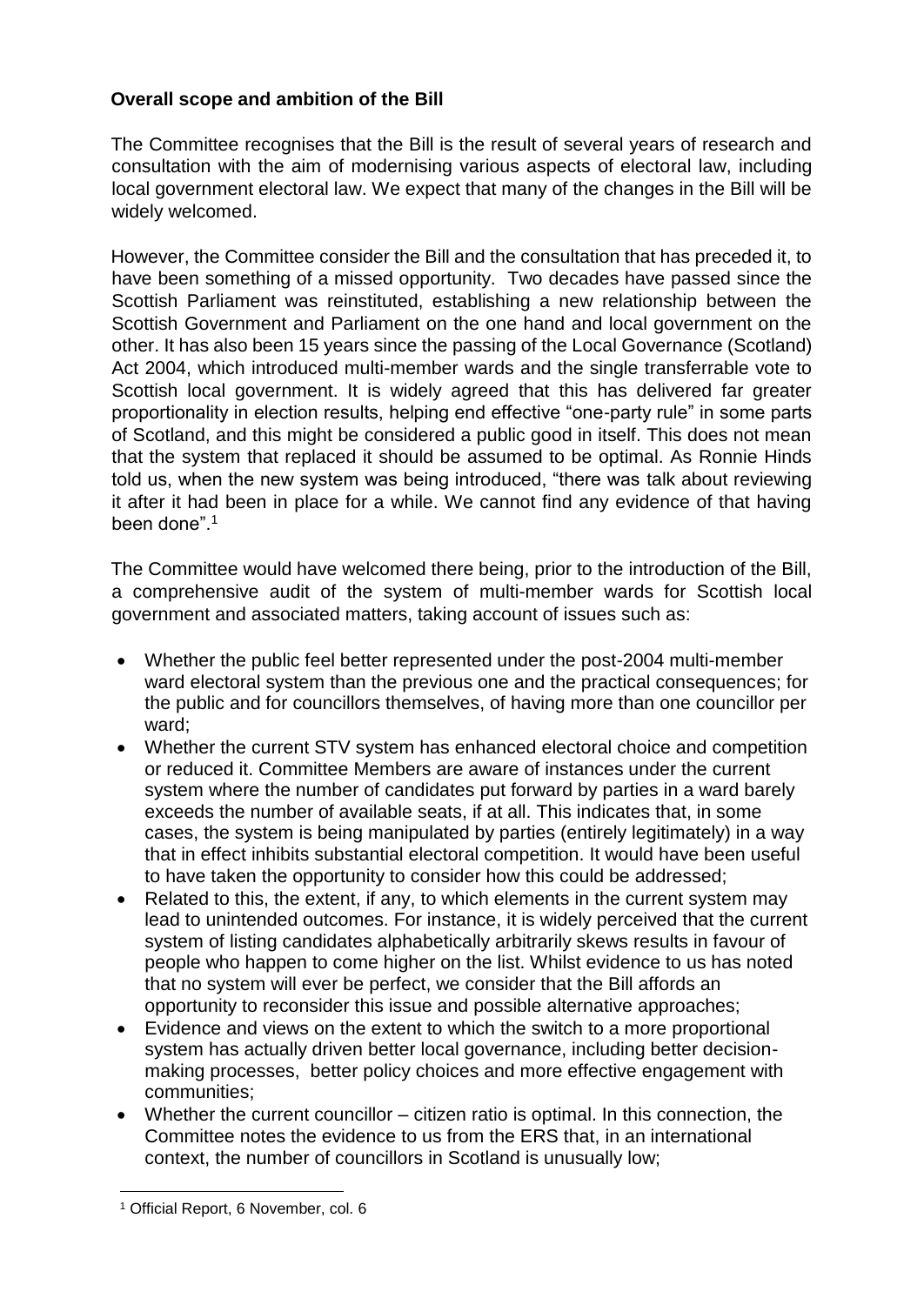• Countering apathy and improving turnout at local government elections. This is intrinsically linked to the wider issue of local empowerment; at both the council and grassroots level; a matter in which the Committee has had a consistent interest, for instance, in our annual scrutiny of the Scottish Government budget as it applies to councils and communities.

If the Bill proceeds to Stage 2, there would be the opportunity to continue the debate on these and other matters. The Committee accepts that effective policy-making is a deliberative process, but where practical solutions to known defects are already within reach, and there is a legislative route to addressing them, this opportunity should be taken – not least because we do not know long it will be before another Bill of this nature comes forward. The Committee would prefer it if it were the Scottish Ministers, with their considerable legal and drafting resources, who led in taking up further opportunities for reform offered by the Bill at amending stages, but we note that that route is open to all Members.

## **Specific provisions in the Bill**

*Term lengths:* The Bill would change the frequency of the local government electoral cycle (and of the Scottish Parliament election cycle) from four to five years, but the Policy Memorandum states that this change is not the "settled preference" of the Scottish Ministers. No clear preferences were expressed in our own evidence-taking. As was noted, there is a trade-off between allowing local administrations time to deliver their programme and ensuring that people feel democratically invested in their communities. For what it is worth, there is also a minor benefit to the public purse in having less frequent elections.

Ronnie Hinds told us that a longer electoral cycle might bring marginal benefit to the LGBCS, in that an apparent knock-on effect of this change would be that there would be more time to conduct boundary reviews. He said that this might help the Commission achieve a deeper level of engagement with local communities but stressed that overall the Commission was "agnostic" on the proposed change.

#### **The Committee supports the proposal in the Bill for five-year electoral cycles in local government elections.**

*Multi-member wards:* Wards are drawn up by the LGBCS, having regard to criteria set out in the 2004 Act. Leaving aside the special case of island councils, all council wards must return either three or four councillors. In [our report on the LGBCS's Fifth Review](http://www.parliament.scot/S5_Local_Gov/Reports/LGCS052016R03.pdf) we commented (in paragraphs 70-72) that the current legislative process and methodology used for reviews was "inflexible and unsatisfactory". We said that there was "inherent contradiction" between, on the one hand, respecting local ties and boundaries and, on the other, giving paramount consideration to electoral parity as is required under current law. We called for the Scottish Government and the LGBCS to review current criteria with a view to making recommendations for improvement.

It is important to make clear that this was not solely a criticism of current rules on councillors per ward. At root is a concern that there is not a stronger legal duty to ensure, as much as possible, that wards delineate recognised communities and make sense on the ground, to the people who live there.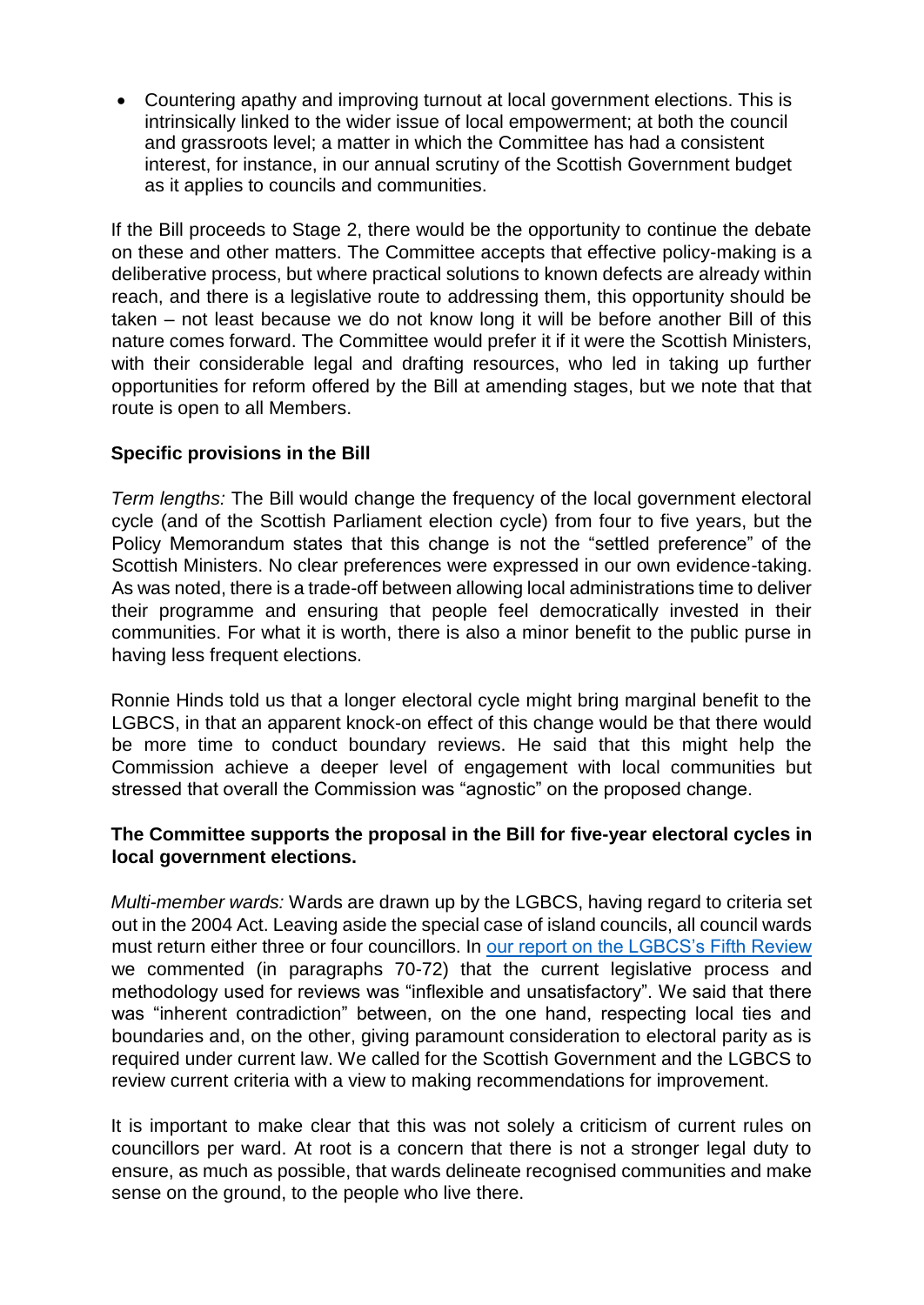**In terms of councillors per ward, the Bill will widen the bandwidth, enabling wards to return anything between two and five members, and we welcome this as a step in the right direction, as did our witnesses.** The LGBCS will always have a difficult job to do in drawing up ward boundaries that truly reflect communities but we think this change is likely to help. In the case of two-member wards, evidence noted that there will be a cost in terms of proportionality, which might suggest that they should be made use of sparingly. Witnesses also noted that two-member wards carried increased risks in terms of resilience. There was more risk of the ward being left with only one effective representative, where one councillor became ill or otherwise incapacitated.

*Voting more than once in local elections:* There is no legal impediment to an elector with more than one place of residence in Scotland voting in any or all of those places, provided they are in different local authority areas. The Bill will put an end to this, making multiple voting in local elections held on the same day an offence, as it already is for Parliamentary elections. The Policy Memorandum remarks (at paragraph 30) that registration in multiple areas is "relatively rare" and it must be assumed that multiple voting in local elections is rarer still. However uncommon it may be, the Committee agrees that the current situation is not tenable, on the "one person, one vote" principle.

During evidence-taking of this provision, the issue of how current rules against multiple voting are actually policed arose. It was not clear to the Committee how a returning officer would become aware that a person had cast two or more votes in an election, if that person was legitimately registered in those places. An alternative approach, which would appear to circumvent this problem, would be to provide that no one may be entered in more than one electoral register at any one time. We would acknowledge that this issue requires careful consideration, as any reform along these lines should not disenfranchise people who, through no fault of their own, find themselves in the "wrong" place when an election is called (for instance, students or secondees). However, we consider that is worthy of further consideration in the context of a modern, digitised electoral registration system that ought to be able to process routine changes expeditiously.

#### **We consider that there would be merit in exploring further issues around both illegal multiple voting (and how it would be caught) and multiple registration, as the Bill progresses.**

*"Rolling" reviews of local authority ward boundaries:* Currently, the LGBCS must review ward boundaries in all 32 local authorities simultaneously. The Bill would empower the Commission to carry out what the policy memorandum refers to as "rolling" reviews, dealing with local authorities in tranches. Ronnie Hinds told us that he saw this as a positive change on balance. There was a slight risk of the Commission becoming less consistent in its approach to reviews, but he felt it should be possible to mitigate this risk, provided it continued to apply a consistent methodology in this work.

In Mr Hinds' view, the key benefit of this change was that the Commission would be able to better manage its resources. Amongst other things, this might help it carry out